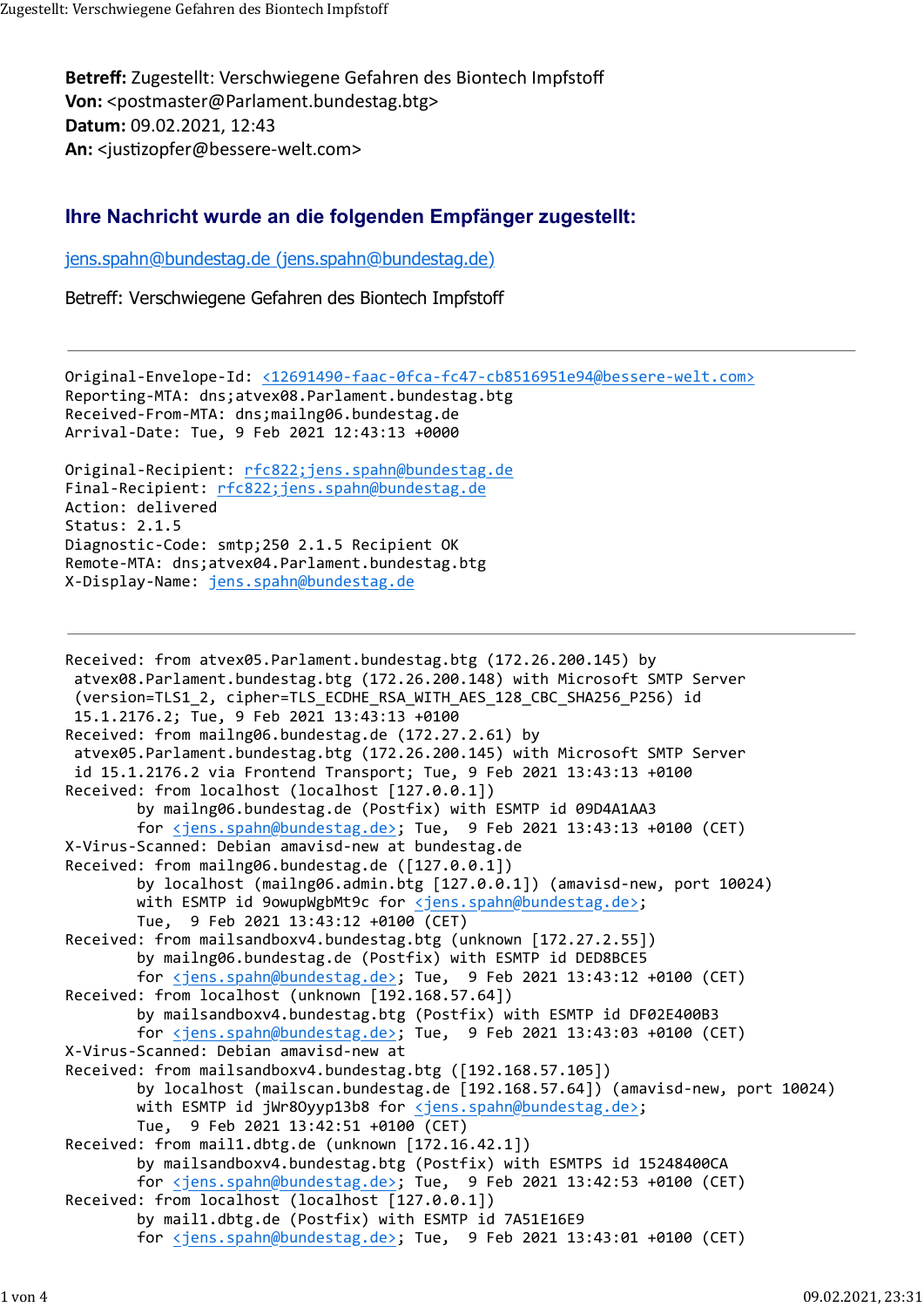X-Virus-Scanned: Debian amavisd-new at bundestag.de Received: from mail1.dbtg.de ([127.0.0.1]) by localhost (emaildmz01.dbtg.de [127.0.0.1]) (amavisd-new, port 10024) with ESMTP id rYq011T-1r1N for <u><jens.spahn@bundestag.de></u>; Tue, 9 Feb 2021 13:42:59 +0100 (CET) X-Greylist: delayed 1463 seconds by postgrey-1.35 at greysrv; Tue, 09 Feb 2021 13:42:59 **CET CET** Received-SPF: None (no SPF record) identity=mailfrom; client-ip=85.13.153.7; helo=dd36138.kasserver.com; envelope-from=justizopfer@bessere-welt.com; receiver=jens.spahn@bundestag.de Received: from dd36138.kasserver.com (dd36138.kasserver.com [85.13.153.7]) (using TLSv1.2 with cipher ECDHE-RSA-AES256-GCM-SHA384 (256/256 bits)) (No client certificate requested) by mail1.dbtg.de (Postfix) with ESMTPS for  $\leq$ jens.spahn@bundestag.de>; Tue, 9 Feb 2021 13:42:59 +0100 (CET) Received: from [10.4.102.17] (unknown [31.204.152.196]) by dd36138.kasserver.com (Postfix) with ESMTPSA id 2AEB350C03D8; Tue, 9 Feb 2021 13:18:34 +0100 (CET) To: "jens.spahn@bundestag.de" <jens.spahn@bundestag.de>, <angela.merkel@kanzleramt.de>, "bundespraesidialamt@bpra.bund.de" <bundespraesidialamt@bpra.bund.de>, <internetpost@bundesregierung.de>, <pei@pei.de>, <presse@rki.de>, <qdefect@ema.europa.eu> From: Uwe <justizopfer@bessere-welt.com> Subject: Verschwiegene Gefahren des Biontech Impfstoff Message-ID: <12691490-faac-0fca-fc47-cb8516951e94@bessere-welt.com> Disposition-Notification-To: Uwe <justizopfer@bessere-welt.com> Date: Tue, 9 Feb 2021 12:18:31 +0000 User-Agent: Mozilla/5.0 (Windows NT 10.0; Win64; x64; rv:78.0) Gecko/20100101 Thunderbird/78.7.1 MIME-Version: 1.0 Content-Type: multipart/alternative; boundary="------------D3A8E048216C060033B2FCBF" Content-Language: de-DE Return-Path: justizopfer@bessere-welt.com X-MS-Exchange-Organization-OriginalArrivalTime: 09 Feb 2021 12:43:13.0108 (UTC) X-MS-Exchange-Organization-Network-Message-Id: e92741e5-accc-46cb-adc0-08d8ccf8438b X-MS-Exchange-Organization-OriginalClientIPAddress: 172.27.2.61 X-MS-Exchange-Organization-OriginalServerIPAddress: 172.26.200.145 X-MS-Exchange-Organization-Cross-Premises-Headers-Processed: atvex05.Parlament.bundestag.btg X-MS-Exchange-Organization-OrderedPrecisionLatencyInProgress: LSRV=atvex08.Parlament.bundestag.btg:TOTAL-HUB=0.281|SMR=0.169(SMRDE=0.006|SMRC=0.162(SMRCL=0.110|X-SMRCR=0.156))|UNK=0.001|CAT=0.094 (CATOS=0.052(CATSM=0.052(CATSM-Unified Group Post Sent Item Routing Agent=0.002|CATSM-Malware Agent=0.048 ))|CATRESL=0.011(CATRESLP2R=0.003)|CATORES=0.023(CATRS=0.023(CATRS-Transport Rule Agent=0.001 (X-ETREX=0.001)|CATRS-Index Routing Agent=0.021)));2021-02-09T12:43:13.345Z X-MS-Exchange-Forest-ArrivalHubServer: atvex08.Parlament.bundestag.btg X-MS-Exchange-Organization-AuthSource: atvex05.Parlament.bundestag.btg X-MS-Exchange-Organization-AuthAs: Anonymous X-MS-Exchange-Organization-FromEntityHeader: Internet X-MS-Exchange-Organization-OriginalSize: 44223 X-MS-Exchange-Organization-HygienePolicy: Standard X-MS-Exchange-Organization-MessageLatency: SRV=atvex05.Parlament.bundestag.btg:TOTAL-FE=15.038|SMR=0.008(SMRPI=0.007(SMRPI-FrontendProxyAgent=0.007))|SMS=0.038 X-MS-Exchange-Organization-AVStamp-Enterprise: 1.0 X-MS-Exchange-Organization-Recipient-Limit-Verified: True X-MS-Exchange-Organization-TotalRecipientCount: 1 X-MS-Exchange-Organization-Rules-Execution-History: 0ad811c3-4c88-4b9a-9387-36ddeed9fba6%%%d55560d0-3a63-46b9-8f5b-Zugestellt:Verschwiegene Gefahren des Biontech Impfstoff<br>X-Virus-Scanned: Debian amavisd-new at bundestag.de<br>Received: from mail1.dbtg.de ([127.0.0.1])<br>by localhost (emaildmz01.dbtg.de [127.0.0.1]) (amavisd-new, port 10024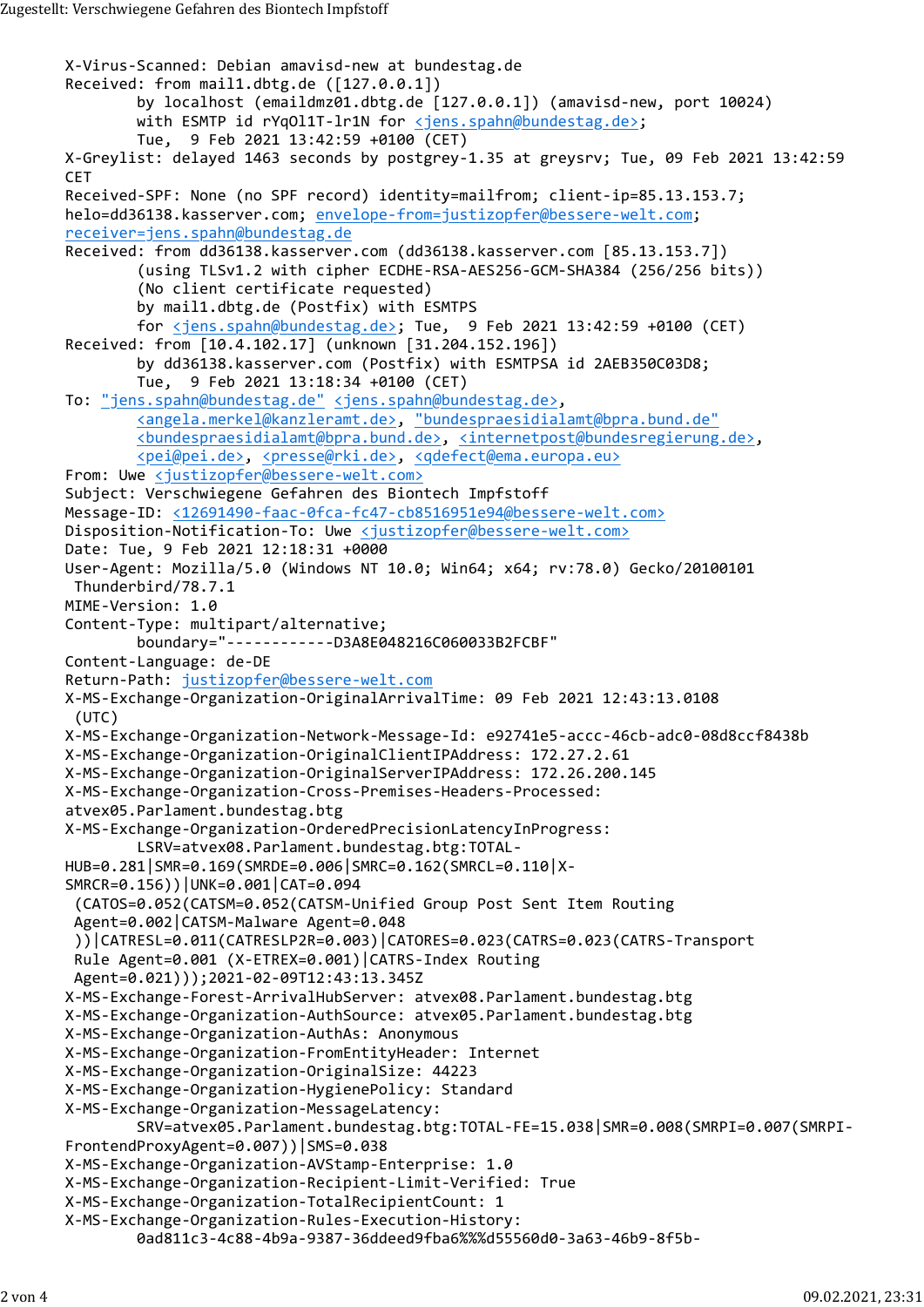b8e8db91894c%%%9364e5d1-5b74-4133-9e94-d71d52b1c0a1%%%098f62d3-366d-4081-816b-07be0146bb64 X-MS-Exchange-Forest-RulesExecuted: atvex08 X-MS-Exchange-Organization-RulesExecuted: atvex08 X-MS-Exchange-Forest-IndexAgent-0: AQ0CZGUAAaAIAAAPAAADH4sIAAAAAAAEAK1X32/byBGmY1GSadHJoT hcH7coCrSA4vjy1jy0sC86x00TBP5VIG8rc0XuiVwKSzIC9M/ci/8G P+VN/9H9Bf1mhqSVa4qiRQFBppe7M998883M6pffxtGn0r1SN2ujPm wfVivr0qn60RtrvDoz3t5ltfFVrWv8UY1L1N+aqrabcrXA/4nxcXR2 +TqOrkzmVWrwXRv1WhfG8eY3xnvjpnFkrDOFujY2V/CnLjKHHRlZVX Ch5gYe60oV1iWmqo2rFE6oq7sM63Pj4qiwNS3B6albeJ0atn/qljk9 z81m+znNyRTOqx/KTzZ5flGsFlVdLhaGfAKoLd9fG2zZNMuyIIi5ri rjjuPota4oGPUPk9dz82n7kC+Nb1yKg77a3tcbNt044uIuI5dOra1P piqBCWVhPbGmQoi9Uw4gtYvapi1zVZlqr5bab6wrYQHL1357nxK/OB BHt7PLq+vZD2+vla1qQkUmPYJbEC21qgiEbvAF08kXzojUdyVCcJrD 8dvPcz4qGazB9fxLqjNk+FUcZXW9ql69ePHTY1qP5wa0ePN8DTa078 rixV3pSxheZavfW5fpvE7NQiM1CJsC+7+YKgQ9wDceMD82C53nat34 RHDrhik1ag34MKn0+SCtF8YvK11Af4VGtCDgBqgK641H5YgBBZ34qS rnivPUHX7UIpzRd1PR4bUlXWRwpP641M61xFmgIsmOMAhK1do2fuXL eU10PGquUpoyIDvSXDeQ8Z+m5EH9CNf59r6qbLpkH5xTKEkV0o0jcu Z0ZjYNZ9xQjNWmIeFZs/0ZZhRxpUhNoikyegul6nojNfmvOmbhrq1h 5RKpx+oCfoxfayrZzRqFb8AaxYVyrk2e4xxgF0bXLB2rM1v1G1ZJVE 5k+ZNWubEEi/bE0SnMwa03BluM4+q6cLXXrlpppHvTQpINU7VG9MQw ZS0hJm+NTyibXNBdcMZn23vgraVmKyZtUeYE3VBVLL1HAI16Y13F3L uyXu01TUkNUziBgPCAiiUDML4us7yrqL5H7JQWODJcf1Lxj2lFquRU my3EVjrqXmqumxQgkLy+LB8tAjtRX608HBmuHqaYLF2xy7c6t02BfJ feJnH0sWn7Im+5fHvB7YSeP8wuVNEgDHj//uTkDyxz1MEaGkdiQAbi JGqZp+1nL22VnYCE38XRF644QmjqkRG0KMArTGLRtJDaSs2a0tNOV9 agJUMmGCA90U3B2w15EcFu79EFqM0+LxHyJ2tyxTpG+5XqRDmqWzFA OmWnTt1cnVKGSy+kU5bId27qTW2mCv1Q5zIB6u1DQs0ZJY1eC05tvT GioHcYI5wBANRzT+lA/oERYWH17yQ8Im5uCD1kfQUspF4sop0UZEMU Dt81V4bb0cWmSY0MkGmnHq4EYvhdS03XuqFvkwMLJUJ9KCGR2uqcBu CUh6L56vSJIy78fPvAcYCRWcWkbRryRo4y0Jp6nfCQueVJsv0ZAqAy p5xT4ZQ+NeDFbewKose+2c0USc6/wEoh3Lw/m51fzt5/vJ5dKrCHwc qaQY7iiOmqJOeICT0epQskm6adogrguFlSAnvuibpfq8zS5WBuUmoD dK1gV9M2qsYtS/SJMkez83M07TgipgEkIzWgK5CvGy4AQONhIT2dUk MaciQ1mRLcMB6oUklGgNipfyqnwdBjNjYk3+0D1S+P0y4EZOmYbg90 WcGkgaZJPr1YyAh4LGChcRVL6wyspaR7hREuCsauOGrbuaV7BAYjlQ pl9VTaP6TYT214BgSRXHsNIxkvQHU9Za11d4H25uEUDR3ejrws0IvQ KR13e6KMKhDdFMnivf/jxG5Wia7NyZ9PXr48efm9tLFugvBsBs05xC EFSeUJAXPmZOXU1Wuq6X6gQOE8UaBsT228blPppFYTk1NlMuGkEDr6 wUAdAd45ehhy7WWsTwxXYyJ3qPP21kHtH/2S71K0bm/sjTu6LeLoks bdv59V0BQRWmwf6E71ZIJCjssWHwxjdHbuZfIn2tPNJbOOxo7pQEIT 0virFa6XNLJhlS+w1Auxsb3ReaZOvdHz1MgFW33ItC/0Ywm2c4TuyN vPVIl/RWKcmnFeqB4uEDgNBURAV1nSd5sI6Y3zn07YFAJ6Jq4jC2+a NodOneMmSXcOXIt2fiLE0X/xE0HhF8Lzc7PGZY/sBE/2g3A/GIyCg2 EwehZ8g+fhXnAYDMNgyK/CQRCOgjH/OxgGB3gY8JGw3YOz4yg4xMMB f2MRK7J+EES0shc8w6m9ICILI9gcBwdj8niAt/jg1dNgcBhM8MHmmD cM2NETPiJ2xrwf9idB3IGUV0Ps4SMhH9lnMBFjiATGoA1zPAhGcPGX YAxf/G+436IaHAXPCAxvmH1tw7fBdyH7ksB5M5GDFTAwYo/yYZaGOC L7d+gKJ8GR2BSOsg7qBhSRIAyZw0iYOOoGUTDpjrRg8AHaPhESGiWr YxIUhewX60JmHBx1MEaSUOEKpvD2KceOPRPe1n1C4ZyNHIo7rOAUkO OBSQYDkZjqyZdXTPuQwxnJuqRSiD0IJl1Gwp60IWUfsYvlwe6HjO/B SNBrcsAB7nK+/2iBzA47vz23eI5IjdGQVSEJOgq+EeX0TpFNObjP+P u4hpxrCXDHJrF0GMRiLeS8j5i3Ab2KwpYEZDlCKltIbSpBLElUKN3n bTsVEU+Cp7Jf1pHWvhjHtGcsjp50GyRkzr5INJzsBd8Gk951n8TBDl fdERL2s+A3B8xPz2q4w+eQHoa8Puo13MNjtdD+cRe+QBp10HmF7MSs Xvnsehl3KRhw4UiwY2o7VI//sXhlEbH0XAnUkACMRfy9U2kaDBtKaN HKW3nF1obhTiPqaiQedb1IoMpBKfaDrlLYznhEJTwSJH0Xwjcqbkw8 t9WEs4ecJpGB4B+2jfSrzXmwvxdMAP6fJwt5ZjgSAAABDs4BUmV0cm 11dmVyT3B1cmF0b3IsMTAsMDtSZXRyaWV2ZXJPcGVyYXRvciwxMSw0 01Bvc3REb2NQYXJzZXJPcGVyYXRvciwxMCwx01Bvc3REb2NQYXJzZX JPcGVyYXRvciwxMSww01Bvc3RXb3JkQnJlYWtlckRpYWdub3N0aWNP cGVyYXRvciwxMCwzO1Bvc3RXb3JkQnJlYWtlckRpYWdub3N0aWNPcG